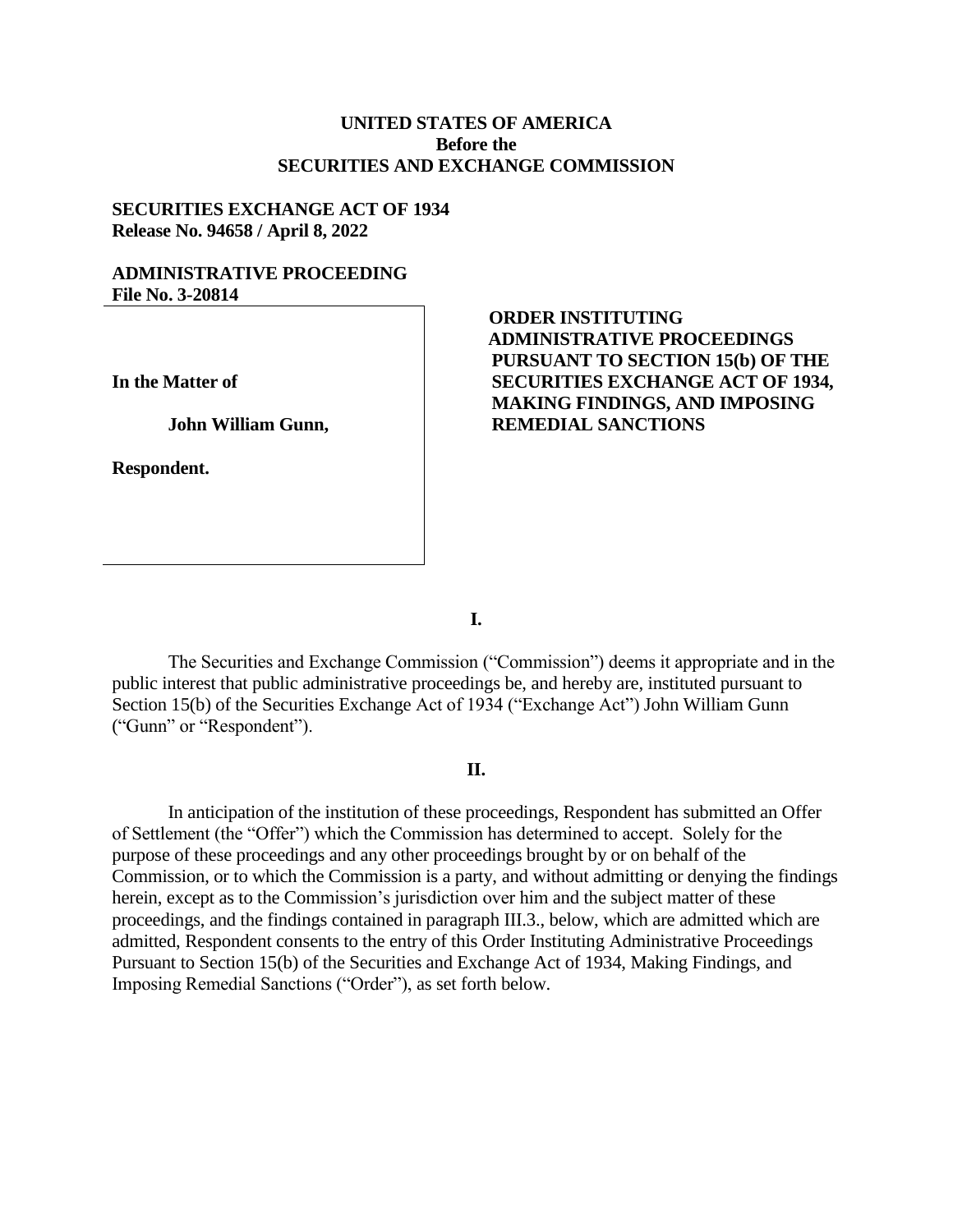On the basis of this Order and Respondent's Offer, the Commission finds that:

1. Gunn age 50, is a citizen of the United Kingdom and resides in Hong Kong. Gunn is the founder, chairman, compliance officer and principal of Global Investment Strategy UK Ltd. ("GIS"), and he is not registered in the United States, or associated with any registered entity in the United States.

2. GIS is a financial services firm registered with and regulated by the Financial Conduct Authority of the United Kingdom, and is a member of the London Stock Exchange. Its principal place of business is in London, England. GIS has never been registered as, or associated with, a registered broker-dealer in the United States, and does not qualify for an exemption to the broker-dealer registration requirements.

3. On March 22, 2022, a final judgment was entered by consent against Gunn, permanently enjoining him from future violations of Section 15(a) of the Exchange Act in the civil action entitled Securities and Exchange Commission v. Global Investment Strategy UK Ltd., et al., Civil Action Number 1:20-CV-10838, in the United States District Court for the Southern District of New York.

4. The Commission's complaint alleged that, from at least 2015 through 2019, GIS acted as a broker by effecting and inducing securities transactions in the United States for the accounts of others, in violation of Section 15(a) of the Exchange Act, 15 U.S.C. § 780(a). The complaint further alleged that Gunn provided substantial assistance to GIS's violations and, accordingly, aided and abetted GIS's violations.

## **Undertakings**

5. Respondent undertakes to provide to the Commission, within 30 days after the end of the 12-month suspension period described below, an affidavit that he has complied fully with the sanctions described in Section IV below.

## **IV.**

In view of the foregoing, the Commission deems it appropriate and in the public interest to impose the sanctions agreed to in Respondent Gunn's Offer.